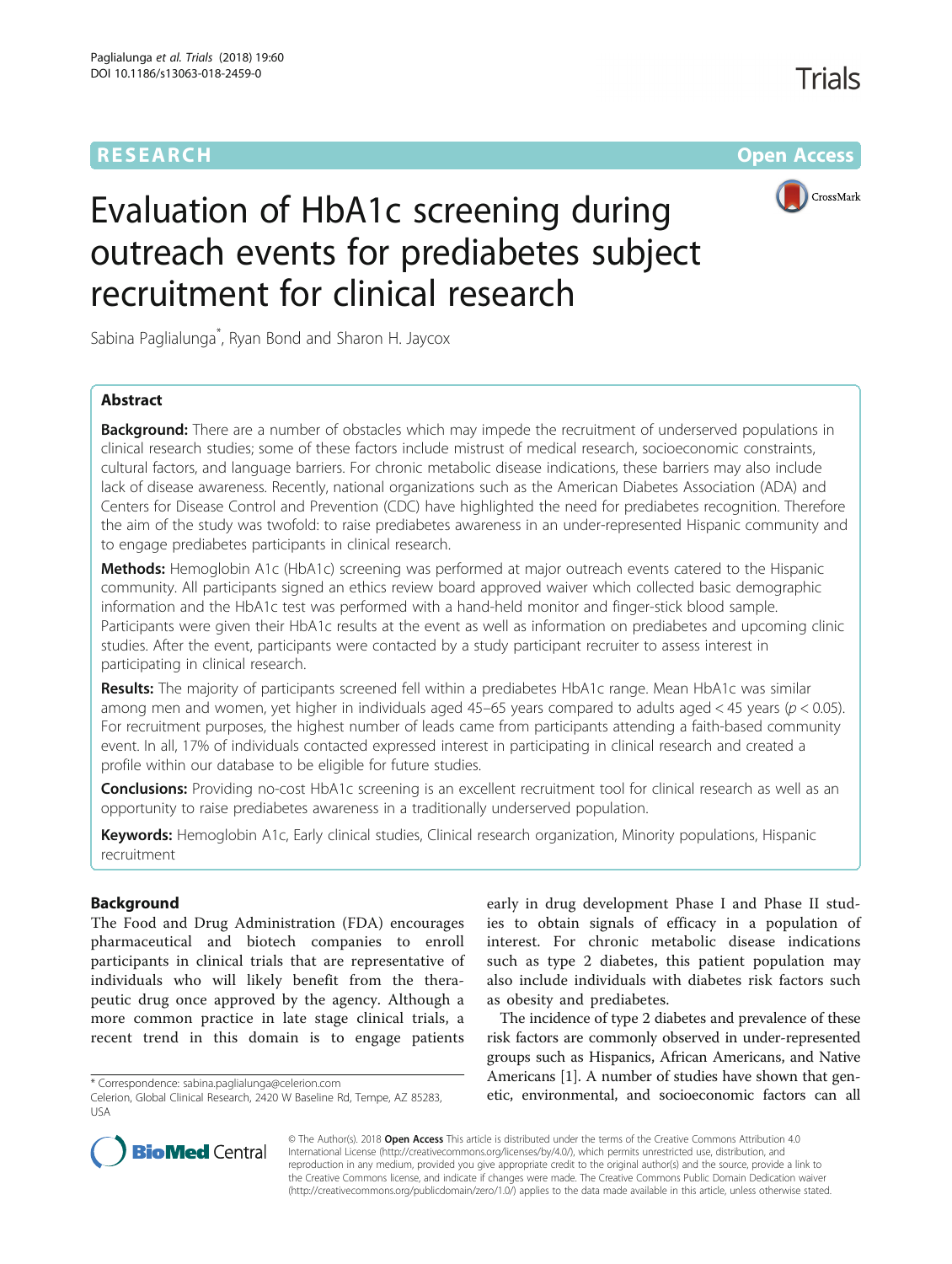contribute to metabolic diseases in disparate populations [[2, 3](#page-5-0)]. While in the US racial and ethnic minorities comprise roughly 40% of the population [\[4](#page-5-0)], the number of disparate individuals enrolling in clinical trials is incredibly low [[5](#page-5-0)]. Despite initiatives to increase minority participation in publicly funded medical research such as the Revitalization Act, which was passed in the early 1990s [[6\]](#page-6-0), the National Institutes of Health (NIH) continues to see low minority enrollment rates in clinical studies [[7](#page-6-0)]. For instance, African Americans represent 13.2% of the US population yet it is estimated that only 5% participate in clinical studies. Moreover, Hispanics represent 16% of the general population and only 1% participate in clinical trials [[8](#page-6-0)]. Further, in 2012 it was reported that minority participation rates in industry-led clinical studies was estimated to be relatively low at 16.7% [\[9](#page-6-0)].

Common barriers to the recruitment of an underserved population in medical research include: a mistrust of medical research; lack of awareness of available studies; economic constraints (i.e. loss of wages, need for childcare); language barriers; lack of transportation; and failure to meet inclusion criteria [[10, 11\]](#page-6-0). To address these challenges, attention should be focused on education of medical research programs with support from community entities. For metabolic disease research lines, active community-based recruitment has proven to be a successful strategy [\[12](#page-6-0)]. Within the Hispanic community, there are organized health fairs, cultural events, and religious centers that can serve as integral recruitment sources. The aim of this study was to examine the recruitment efficiency of prediabetes and type 2 diabetes participants at various community events marketed to a Hispanic population. Furthermore, to increase prediabetes and type 2 diabetes awareness in a traditionally underserved community, we provided free hemoglobin A1c (HbA1c) screening. HbA1c reflects average blood glucose over the past three months and can be used to identify individuals with prediabetes and type 2 diabetes.

# Methods

We attended five major events catered to a Hispanic population from May to September 2016 in Phoenix, Arizona: two health fairs, a church open-house, a cultural street party, and a county exposition. The event organizers were responsible for advertising the events to the community which included but was not limited to flyers, billboards, TV, radio, social media, and print advertisements. Celerion participated as an exhibitor at these events.

All participants signed a waiver form approved by an ethics review board. Basic demographic data were collected, such as date of birth and ethnicity. Participants were given an explanation of the procedure as well as literature on HbA1c and prediabetes. English and Spanish

material as well as English- and Spanish-speaking staff were available at all events. The personnel that conducted the screening included nurses, study participant recruiters (SPR), and metabolic specialists. The screening was performed using a hand-held HbA1c monitor (PTS Diagnostics, Indianapolis, IN, USA) with a fingerstick blood sample. The HbA1c monitor has a coefficient of variation of 4.59% and 5.31% for a low and high glycated-hemoglobin control solution (Nova-One Diagnostic, Calabasas, CA, USA), respectively. HbA1c results were obtained within 5 min and reported to the participant. Following the ADA guidelines [\[13](#page-6-0)], HbA1c values were categorized as healthy (<5.7%; 39 mmol/mol), prediabetes (5.7–6.4%; 39–46 mmol/mol), and diabetes (≥ 6.5%; 48 mmol/mol). When HbA1c values were outside of the healthy range, the participant was encouraged to contact their primary care physician for a diagnosis; primary care provider information was available for those without a family practitioner.

After the event, a Celerion SPR made two attempts to contact all screened participants to assess interest in participating in clinical research and documented responses. The goal of the follow-up calls was to register interested individuals into our participant database for future paid medical research studies.

# Statistical analysis

Age and HbA1c results are presented as mean and standard deviations (SD), with ranges and sample size (n) given. Statistically significant differences were analyzed by unpaired Student's t-test or one-way ANOVA followed by Tukey's post-hoc test as indicated in the figure or table legend. Categorical data such as gender, ethnicity, and diabetes status are presented as sample size  $(n)$  and percentage  $(\%)$  with statistical significance determined by Chi-squared test with degrees of freedom (df) shown ( $\chi^2$  <sub>df</sub>). Statistical significance set at  $p < 0.05$ .

# Results

A total of 401 participants expressed an interest in the event and 391 participated in the free HbA1c screening. Across all five events, more women signed up for the screening than men, approximately 60% vs 40% (Table [1](#page-2-0)). The individuals at the church event were, on average, older than those participating at the health fairs or other community events. By design, the majority of participants were of Hispanic descent. Hispanic ethnicity was almost exclusively indicated by participants attending the two health fairs, with < 5% indicating "other" or "unknown." Meanwhile, a more diverse population attended the other community events (Table [1\)](#page-2-0).

The average HbA1c value for all participants screened was  $6.0 \pm 1.4$ %, which falls within the prediabetes range, indicating a high risk of insulin resistance among this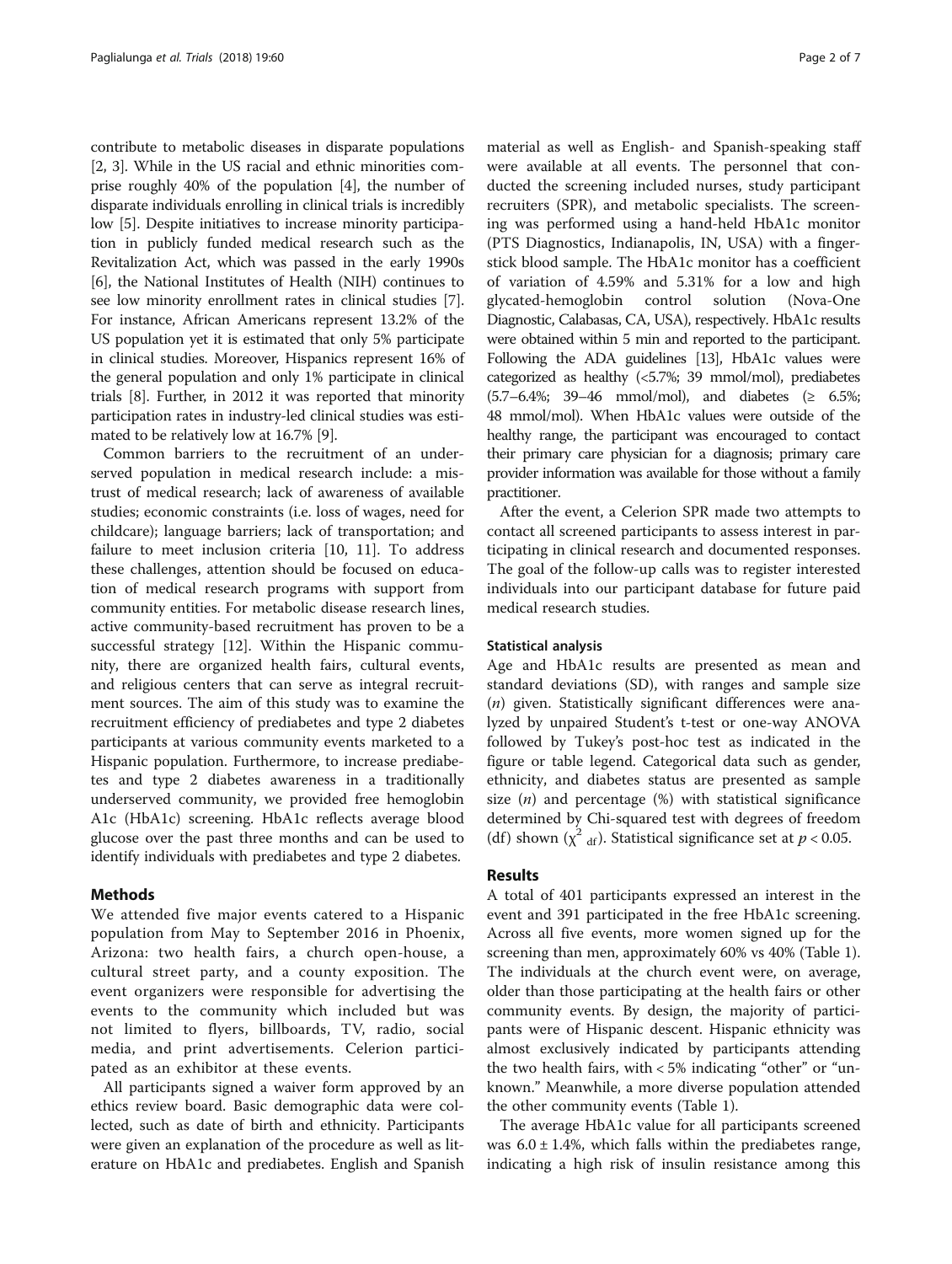<span id="page-2-0"></span>

| Table 1 Participant demographic information and type 2 diabetes prevalence                                                                                                                                                   |              |                  |               |              |               |              |                      |
|------------------------------------------------------------------------------------------------------------------------------------------------------------------------------------------------------------------------------|--------------|------------------|---------------|--------------|---------------|--------------|----------------------|
| Characteristic                                                                                                                                                                                                               | Total        | Health fair      | Health fair 2 | Church event | Street party  | County expo  | Difference           |
| Age (years)                                                                                                                                                                                                                  |              |                  |               |              |               |              |                      |
| Mean (SD)                                                                                                                                                                                                                    | 46.3 (13.5)  | 46.0 (13.0)      | 44.7 (13.0)** | 51.2 (13.9)  | 43.3 (15.0)** | 45.8 (11.9)  | $p = 0.0029$         |
| Range                                                                                                                                                                                                                        | $18 - 100$   | $18 - 90$        | $18 - 76$     | $28 - 100$   | $18 - 94$     | $21 - 73$    |                      |
| C                                                                                                                                                                                                                            | 401          | 6                | 99            | 86           | 3             | 93           |                      |
| Gender, n (%)                                                                                                                                                                                                                |              |                  |               |              |               |              |                      |
| Male                                                                                                                                                                                                                         | 157 (39.4)   | 24 (39.3)        | 40 (40.0)     | 34 (40.5)    | 24 (38.7)     | 35 (38.5)    | $x^{2} = 0.1014$     |
| Female                                                                                                                                                                                                                       | 242 (60.6)   | 37 (60.7)        | 60 (60.0)     | 50 (59.5)    | 38 (61.3)     | 56 (61.5)    | $p = 0.9988$         |
| Ethnicity, n (%)                                                                                                                                                                                                             |              |                  |               |              |               |              |                      |
| Hispanic                                                                                                                                                                                                                     | 308 (78.8)   | 58 (95.1)        | 95 (100.0)    | 47 (54.7)    | 40 (64.5)     | 68 (78.2)    | $\chi^2_4 = 72.78$   |
| Non-Hispanic                                                                                                                                                                                                                 | 84 (21.5)    | 3(4.9)           | (0.0)         | 39 (45.3)    | 22 (35.5)     | 19 (21.8)    | p < 0.0001           |
| HbA1c (%)                                                                                                                                                                                                                    |              |                  |               |              |               |              |                      |
| Mean (SD)                                                                                                                                                                                                                    | 6.0 (1.4)    | $6.4 (1.7)$ *    | 6.0(1.5)      | 5.7 (0.7)    | 6.2 (1.3)     | 5.9 (1.4)    | $p = 0.0259$         |
| Range                                                                                                                                                                                                                        | $4.5 - 13.9$ | 3.0<br>$5.1 - 1$ | $4.6 - 12.3$  | $4.9 - 10.2$ | $4.9 - 11.9$  | $4.5 - 13.9$ |                      |
| C                                                                                                                                                                                                                            | 391          | 8                | 94            | 86           | ত<br>ত        | 8            |                      |
| Prevalence, n (%)                                                                                                                                                                                                            |              |                  |               |              |               |              |                      |
| Healthy                                                                                                                                                                                                                      | 204 (52.2)   | $\sum$<br>25 (41 | 56 (59.6)     | 46 (53.5)    | 26 (41.9)     | 53 (58.2)    | $\chi_8^2 = 17.61$ , |
| Prediabetes                                                                                                                                                                                                                  | 129 (33.0)   | 21 (35.0)        | 22(23.4)      | 33 (38.4)    | 23 (37.1)     | 30 (33.0)    | $p = 0.0243$         |
| Type 2 diabetes                                                                                                                                                                                                              | 58 (14.8)    | 14(23.3)         | 16 (17.0)     | 7(8.1)       | 13(21.0)      | 8 (8.8)      |                      |
| Age and HbA1c were analyzed by one-way ANOVA followed by Tukey's post-hoc test where $*_\mathsf{P} < 0.05, *_\mathsf{P} < 0.01$ vs Church event<br>Gender, ethnicity, and prevalence rates were analyzed by Chi-squared test |              |                  |               |              |               |              |                      |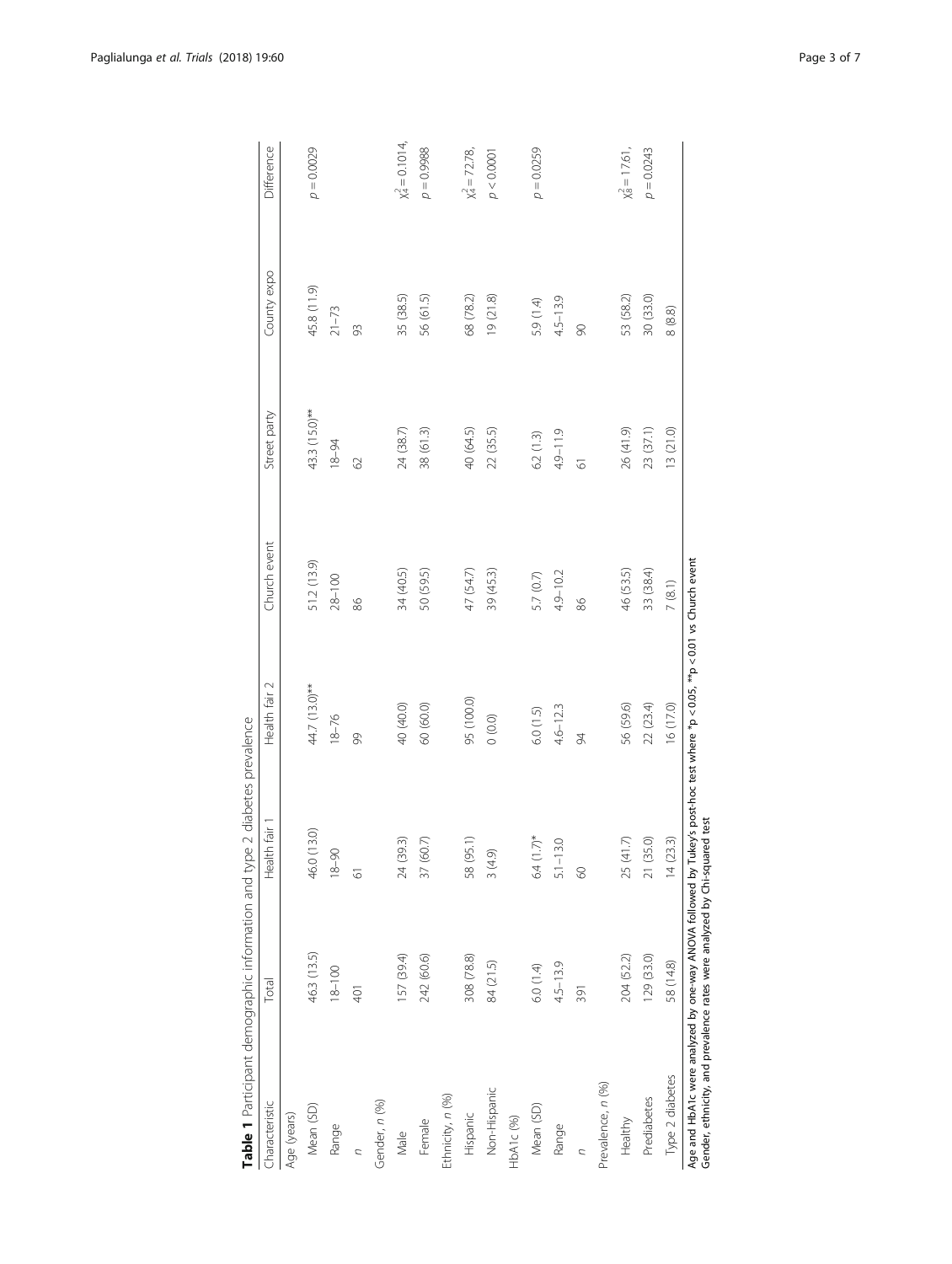study population. HbA1c was similar among male and female individuals (Fig. 1a) as well as Hispanic and non-Hispanic participants (Fig. 1b); however, it was significantly higher in the 45–65-year age group ( $p < 0.05$ ,



of individual values (circles) with mean (middle black line) and standard deviation (upper and lower black lines). Gender and ethnicity were analyzed by an unpaired Student's t-test and age was analyzed by a one-way ANOVA followed by a Tukey's post-hoc test, where \* indicates  $p < 0.05$  vs 18-44-year age group

Fig. 1c). The overall prevalence of prediabetes and type 2 diabetes, based on HbA1c values, were 33.0% and 14.8%, respectively. The highest incidence of prediabetes was observed at the church and cultural street party events, with  $\sim$  38% each. Furthermore, type 2 diabetes was more common at health fair 1, observed in 23% of the participants (Table [1\)](#page-2-0).

Following these events, a SPR was able to reach 187 individuals by phone to inquire about interest in participating in clinical research. The contact rate was in the range of 31–78%, with leads generated from the two health fairs having the greatest success in reaching the participants by phone. Overall, from the responses collected at the event and during the outreach calls, 14% of individuals stated they were interested in participating in clinical research, while 47% were not (Table [2\)](#page-4-0). In addition, 19% expressed they would call back at a later time, 7% indicated they would go online to create a registration profile, and 2% requested more information about clinical research participation and available studies. Reasons for not registering during the outreach call included; scheduling issues; not having proper identification; or wanting to discuss with family members first. A total of 31 participants (17% of all individuals contacted by phone) created a profile within our database to be able to participate in future clinical studies. It is interesting to note that four individuals created profiles after the initial contact from our SPR team, having time to review our website and information provided about clinical study participation. The church event was the most successful for recruiting followed by the street party and the county expo (Fig. [2a](#page-4-0)). Leads from the two health fairs resulted in the lowest recruitment rate. In all, 14 prediabetes and three type 2 diabetes individuals were added to our database through this recruitment initiative (Fig. [2b](#page-4-0)).

# **Discussion**

The HbA1c screening during outreach events serves two key objectives: raising type 2 diabetes and prediabetes awareness in under-represented communities and assessing interest in paid medical research participation. In the US, an estimated 9.4% of the adult population has type 2 diabetes [[14\]](#page-6-0). This national average is also similar for the state of Arizona, with an estimated 9.1% of the population diagnosed with diabetes [[15](#page-6-0)]. However, here we observed 14.8% of participants falling within the diabetes range based on the HbA1c screening. We did not collect medical history information at the time of the outreach event and are not able to report the percent of individuals with a known diabetes diagnosis. Both the ADA and CDC recommend that screening for undiagnosed diabetes should be managed by a healthcare organization, as they express concerns that communitybased screening programs tend to have low yield and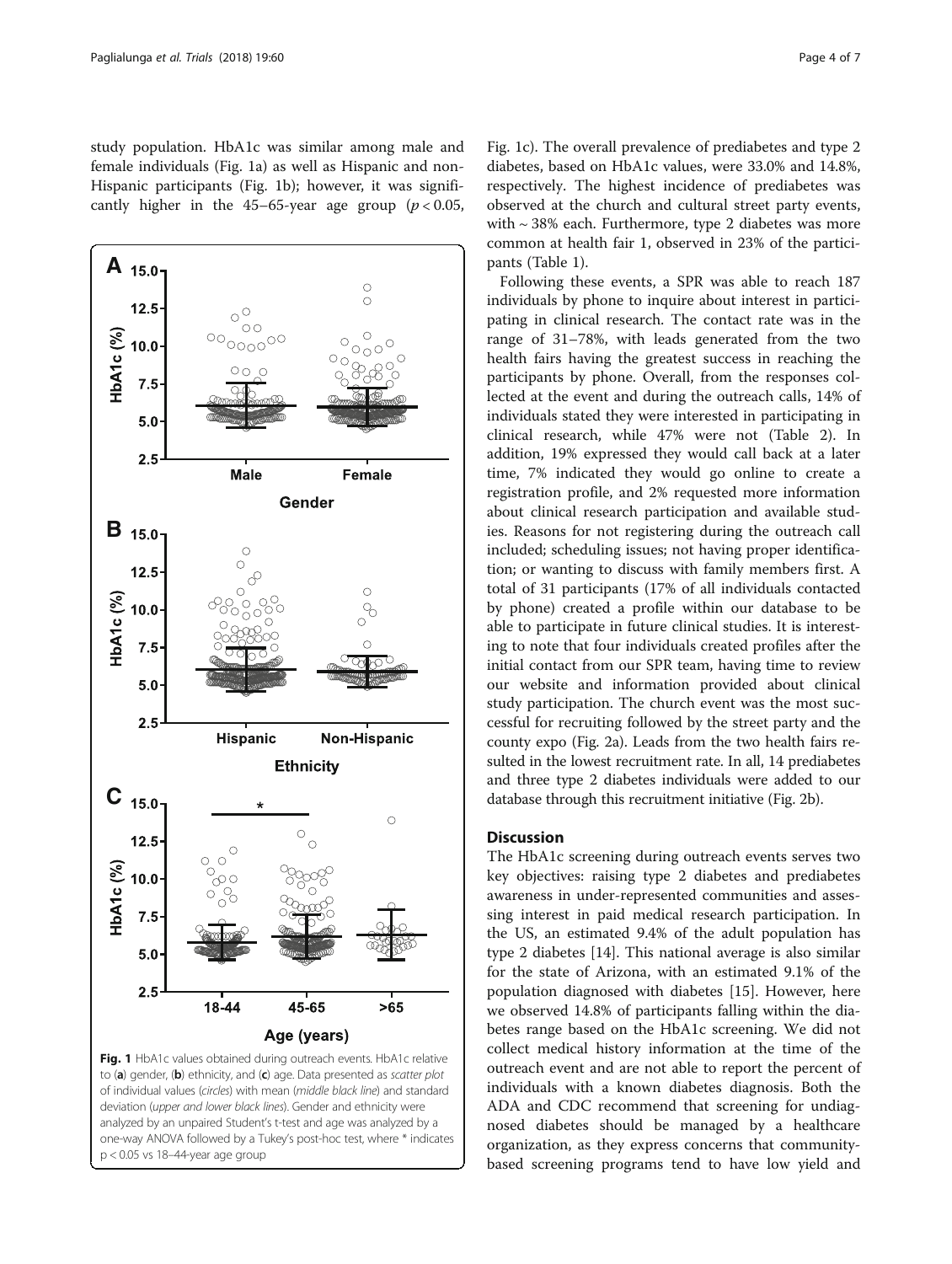| Response                      | Total      | Health fair 1 | Health fair 2 | Church event | Street party | County expo |
|-------------------------------|------------|---------------|---------------|--------------|--------------|-------------|
| Contacted, n (%)              | 187 (47.8) | 47 (78.3)     | 51 (54.3)     | 29 (33.7)    | 19(31.1)     | 41 (45.6)   |
| Responses:                    |            |               |               |              |              |             |
| Interested, $n$ $(\%)$        | 26 (13.9)  | 6(12.5)       | 1(2.0)        | 9(25.0)      | 6(24.0)      | 4(9.5)      |
| Not interested, n (%)         | 88 (47.1)  | 13(27.1)      | 29 (56.9)     | 10(27.8)     | 12 (48.0)    | 24 (57.1)   |
| Will call back, n (%)         | 36 (19.3)  | 14 (29.2)     | 12(23.5)      | 3(8.3)       | 2(8.0)       | 5(11.9)     |
| Will go online, n (%)         | 14(7.5)    | 8(16.7)       | 2(3.9)        | 2(5.6)       | 2(8.0)       | 0           |
| Scheduling issues, n (%)      | 11(5.9)    | 2(4.2)        | 1(2.0)        | 8(22.2)      | 0            | 0           |
| No ID, $n$ $%$                | 9(4.8)     | 5(10.4)       | 3(5.9)        | $\mathbf 0$  | $\Omega$     | 1(2.4)      |
| To discuss with family, n (%) | 2(1.1)     | $\mathbf{0}$  | $\mathbf{0}$  | $\mathbf{0}$ | $\Omega$     | 2(4.8)      |
| Requested info, n (%)         | 4(2.1)     | 0             | 2(3.9)        | $\mathbf{0}$ | $\Omega$     | 2(4.8)      |
| Other, $n$ (%)                | 12(6.4)    | 0             | 1(2.0)        | 4(11.1)      | 3(12.0)      | 4(9.5)      |

<span id="page-4-0"></span>Table 2 Gauging interest in clinical research participation

poor follow-up, preferring efforts and resources directed to intervention programs [[16\]](#page-6-0). Nonetheless, it is important to note that one-third of Americans have prediabetes, yet only 10% are aware of their condition [\[14](#page-6-0)]. Taken altogether, these alarming statistics stress the importance of screening events regardless of the sponsoring organization.

Coupling lack of prediabetes awareness with little education regarding clinical studies leads to a very narrow overlap of potential participants; the result is a common challenge for clinical study success and participant recruitment [[17\]](#page-6-0). To remedy this, several avenues of solicitation exist such as TV, radio, printed advertisements, and social media; and clinical research organizations do not rely solely on one medium. While handing out flyers can be an ineffective recruitment strategy [\[12, 18](#page-6-0)–[20](#page-6-0)], numerous studies have shown that community-based programs can be highly effective to engage disparate populations in clinical research [\[21](#page-6-0), [22\]](#page-6-0). From a recruitment perspective, we determined that cultural and church events were more successful in registering individuals for paid clinical studies than events marketed as "health fairs." Indeed, the effectiveness of using churches for community outreach recruiting is well documented [\[12](#page-6-0), [23\]](#page-6-0). One potential reason for this difference in registration rate observed here might be related to the participants' expectations. For the most part, health fair attendees were strictly seeking medical services. The two health fairs were designed to support the wellbeing and health of an underserved population, providing a variety of free medical services such as dental health checks, blood pressure testing, and HIV and pregnancy screening. On the other hand, the community events offered traditional food, music, entertainment, and shopping in a social setting, which may have provided an atmosphere for individuals willing to participate in research. This small group approach has also been noted to be more effective in other instances of recruitment for difficult to reach populations in contrast to the traditional one-on-one delivery [\[24](#page-6-0)]. Research by Ramesy et al. found referrals from friends provided a boon to recruitment with difficult-to-recruit groups [\[25](#page-6-0)].

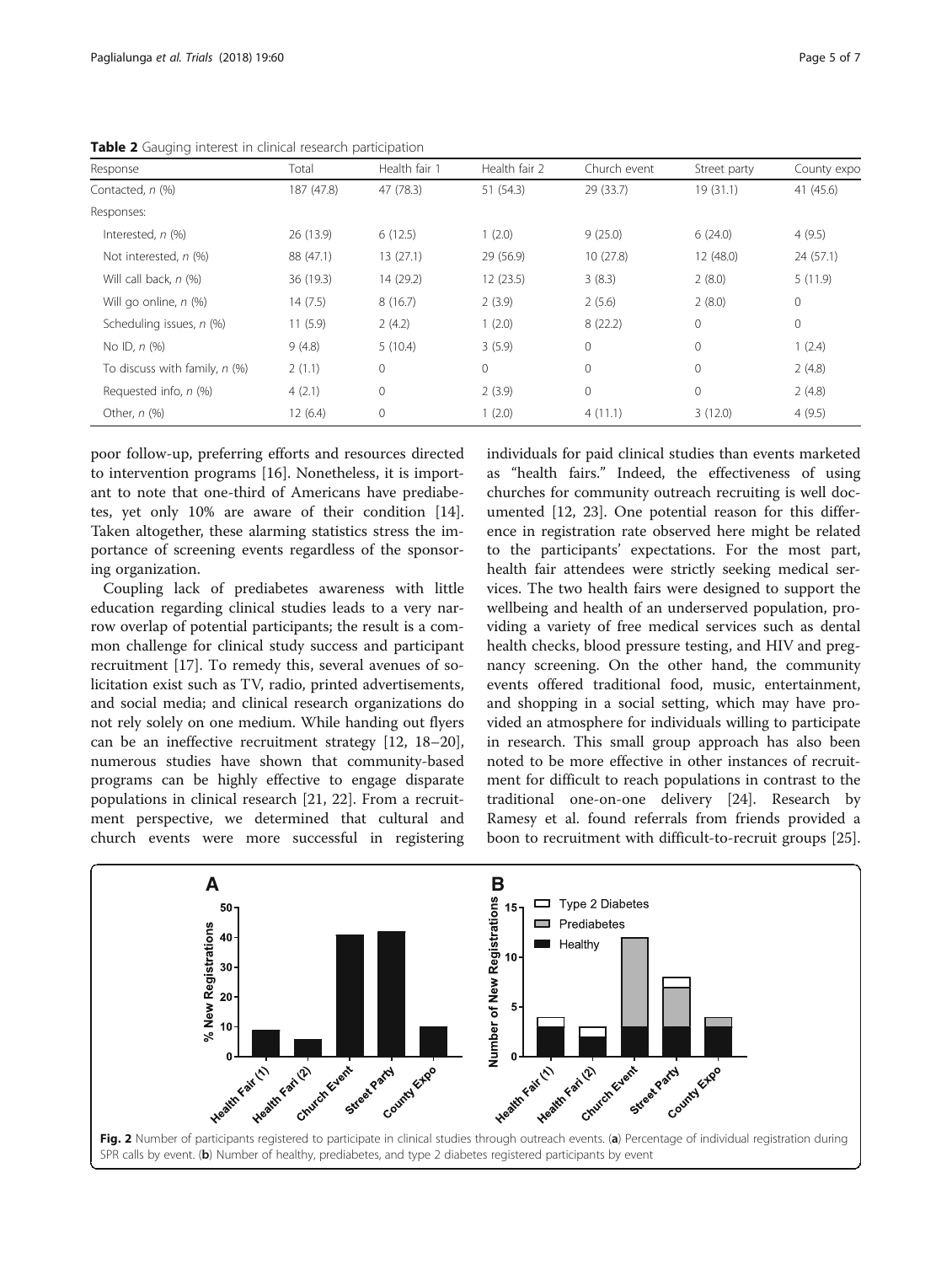<span id="page-5-0"></span>Given the familial nature of interpersonal community events, it should not be unexpected that the relationship between people might drive interest or referral for others once communal education is presented. This was noted within our study, multiple individuals of the same family participated in the screen (personal observation). This group effort provides a unique opportunity for recruitment along with education. While someone with the condition may not be present, given the prevalence of diabetes, education of a potential family member at the very least can drive a later conversation which could result in treatment or enrollment depending on circumstances.

There are a number of reasons why people are interested in participating in clinical research. Geppert et al. recently described that altruism and receiving (better) treatment are chief motivations for diabetes participants who are willing to participate in clinical research. Concerns over risk and aversion to research were cited for those not willing to participate [\[26](#page-6-0)]. Robiner et al. also identified economic burden (missing work), study schedule (study length and frequency of clinic visits), as well as procedural discomfort as major barriers to participating in a diabetes clinical study [[27\]](#page-6-0). Although here we were not recruiting for a particular study, we were able to gauge the main reason for not registering within our database was unwilling/not interested in clinical research. Other deterrents to registration included scheduling issues and lack of proper identification. Also, many participants were not aware that clinical studies are available for those who do not fall within the "normal healthy" category, such as obese, prediabetes, and type 2 diabetes individuals. Providing education regarding clinical studies and inclusion/exclusion criteria during the screening may encourage more people to participate in clinical research in the future.

A number of study limitations must be addressed. Lack of medical history, anthropometric, or clinical data other than HbA1c limits the characterization of the study population to simple demographic analysis. While, we attempted to capture information why individuals were not willing to participate in clinical research, we did not record the reasons others did register. Understanding both the needs and concerns of potential participants may provide valuable insight for future recruitment strategies. In addition, only two follow-up calls were made to individuals to engage in recruitment discussions; these were made shortly after the event was held. Further contact with potential participants may have increased recruitment rates.

# Conclusion

The HbA1c screening is an effective recruitment tool, with one new registration for every 13 participants screened. Furthermore, offering free HbA1c screening at local health fairs and cultural events can provide an underserved population with a valuable medical service and is an excellent opportunity to raise diabetes awareness and provide education on clinical studies.

#### Abbreviations

ADA: American Diabetes Association; CDC: Centers for Disease Control and Prevention; FDA: Food and Drug Administration; HbA1c: Hemoglobin A1c; HIV: Human immunodeficiency virus; SPR: Study participant recruiter; US: United States of America

## Acknowledgements

We would like to thank all the individuals that participated in the HbA1c screening. We would also like to acknowledge the outstanding support from our nursing associates (Ashley Barnett, Gloria Curtis, Lisa Lairby, Tom O'Brien III); study participant recruiters (Zulma Castro, Jamesy Bazan, Crystal Escobedo, Brenda Gonzalez, Eduardo Gonzalez, Aleiandra Miranda, Rocio Rivera, Lourdes Torres); and outreach coordinators; as well as Jared Wells for performing the quality control testing.

## Funding

Not applicable.

#### Availability of data and materials

The current study dataset is available from the corresponding author upon reasonable request.

#### Authors' contributions

SP and SHJ designed the study and contributed to data collection. SP is the primary author of the paper and performed data analysis. RB contributed to database analysis, and critically reviewed and edited the article. SHJ contributed to the discussion. All authors read and approved the final manuscript.

#### Authors' information

Not applicable

## Ethics approval and consent to participate

Consent to participate in the screening was obtained through a waiver form approved by an ethics review board (Chesapeake IRB, Columbia, MD, USA).

#### Consent for publication

Consent for publication was captured in the waiver.

#### Competing interests

SP, RB, and SHJ are employed by Celerion, a clinical research organization.

## Publisher's Note

Springer Nature remains neutral with regard to jurisdictional claims in published maps and institutional affiliations.

## Received: 24 May 2017 Accepted: 8 January 2018 Published online: 22 January 2018

#### References

- 1. Spanakis EK, Golden SH. Race/ethnic difference in diabetes and diabetic complications. Curr Diab Rep. 2013;13(6):814–23. [https://doi.org/10.1007/](http://dx.doi.org/10.1007/s11892-013-0421-9) [s11892-013-0421-9.](http://dx.doi.org/10.1007/s11892-013-0421-9)
- 2. Ford ES, Li C, Zhao G. Prevalence and correlates of metabolic syndrome based on a harmonious definition among adults in the US. J Diabetes. 2010; 2(3):180–93. [https://doi.org/10.1111/j.1753-0407.2010.00078.x.](http://dx.doi.org/10.1111/j.1753-0407.2010.00078.x)
- 3. Khan RJ, Gebreab SY, Sims M, Riestra P, Xu R, Davis SK. Prevalence, associated factors and heritabilities of metabolic syndrome and its individual components in African Americans: the Jackson Heart Study. BMJ Open. 2015;5(10):e008675. [https://doi.org/10.1136/bmjopen-2015-008675](http://dx.doi.org/10.1136/bmjopen-2015-008675).
- 4. U.S. Department of Commerce. United States Census Bureau QuickFacts U.S. Department of Commerce. [https://www.census.gov/quickfacts/table/](https://www.census.gov/quickfacts/table/PST045216/00) [PST045216/00.](https://www.census.gov/quickfacts/table/PST045216/00) Accessed April 27 2017.
- 5. Oh SS, Galanter J, Thakur N, Pino-Yanes M, Barcelo NE, White MJ, et al. Diversity in clinical and biomedical research: a promise yet to be